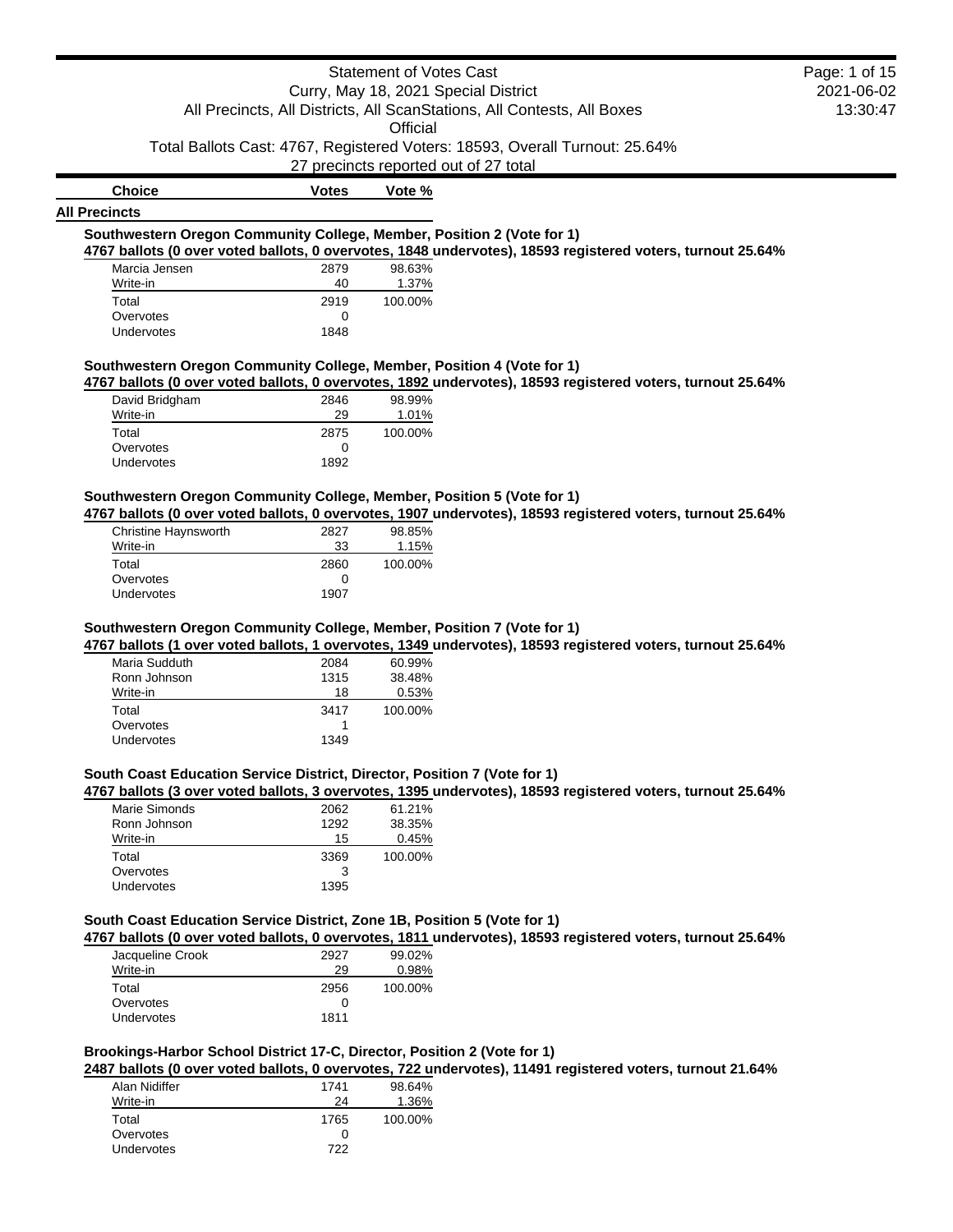# Statement of Votes Cast Curry, May 18, 2021 Special District All Precincts, All Districts, All ScanStations, All Contests, All Boxes **Official** Total Ballots Cast: 4767, Registered Voters: 18593, Overall Turnout: 25.64% 27 precincts reported out of 27 total **Choice Votes Vote % Brookings-Harbor School District 17-C, Director, Position 4 (Vote for 1) 2487 ballots (0 over voted ballots, 0 overvotes, 837 undervotes), 11491 registered voters, turnout 21.64%** Katherine Johnson 1629 98.73% Write-in 21 1.27% Total 1650 100.00% Overvotes 0 Undervotes **Brookings-Harbor School District 17-C, Director, Position 5 (Vote for 1) 2487 ballots (0 over voted ballots, 0 overvotes, 840 undervotes), 11491 registered voters, turnout 21.64%** Janece Payne 1624 98.60% Write-in 23 1.40% Total 1647 100.00% Overvotes 0

2021-06-02 13:30:47

Page: 2 of 15

# **Central Curry School District 1, Director, Position 1 (Vote for 1)**

**1546 ballots (0 over voted ballots, 0 overvotes, 419 undervotes), 4500 registered voters, turnout 34.36%**

| Scott McNair      | 1114 | 98.85%  |
|-------------------|------|---------|
| Write-in          | 13   | 1.15%   |
| Total             | 1127 | 100.00% |
| Overvotes         | 0    |         |
| <b>Undervotes</b> | 419  |         |

Undervotes 840

### **Central Curry School District 1, Director, Position 2 (Vote for 1)**

**1546 ballots (0 over voted ballots, 0 overvotes, 539 undervotes), 4500 registered voters, turnout 34.36%**

| Nancy Sorensen | 1004 | 99.70%  |
|----------------|------|---------|
| Write-in       | 3    | 0.30%   |
| Total          | 1007 | 100.00% |
| Overvotes      | O    |         |
| Undervotes     | 539  |         |

#### **Central Curry School District 1, Director, Position 3 (Vote for 1)**

**1546 ballots (0 over voted ballots, 0 overvotes, 509 undervotes), 4500 registered voters, turnout 34.36%**

| Jeremy Skinner | 1027 | 99.04%   |
|----------------|------|----------|
| Write-in       | 10   | $0.96\%$ |
| Total          | 1037 | 100.00%  |
| Overvotes      | 0    |          |
| Undervotes     | 509  |          |

#### **Port Orford-Langlois School Dist 2CJ, Director, Position 1 (Vote for 1)**

**734 ballots (0 over voted ballots, 0 overvotes, 282 undervotes), 2602 registered voters, turnout 28.21%**

| Hilary Johnson | 449 | 99.34%  |
|----------------|-----|---------|
| Write-in       | 3   | 0.66%   |
| Total          | 452 | 100.00% |
| Overvotes      | 0   |         |
| Undervotes     | 282 |         |

# **Port Orford-Langlois School Dist 2CJ, Director, Position 4 (Vote for 1)**

**734 ballots (0 over voted ballots, 0 overvotes, 279 undervotes), 2602 registered voters, turnout 28.21%**

| Patricia Brown | 455 | 100.00%  |
|----------------|-----|----------|
| Write-in       | 0   | $0.00\%$ |
| Total          | 455 | 100.00%  |
| Overvotes      | 0   |          |
| Undervotes     | 279 |          |

#### **Port Orford-Langlois School Dist 2CJ, Director, Position 5 (Vote for 1)**

**734 ballots (0 over voted ballots, 0 overvotes, 693 undervotes), 2602 registered voters, turnout 28.21%**

Write-in 200.00%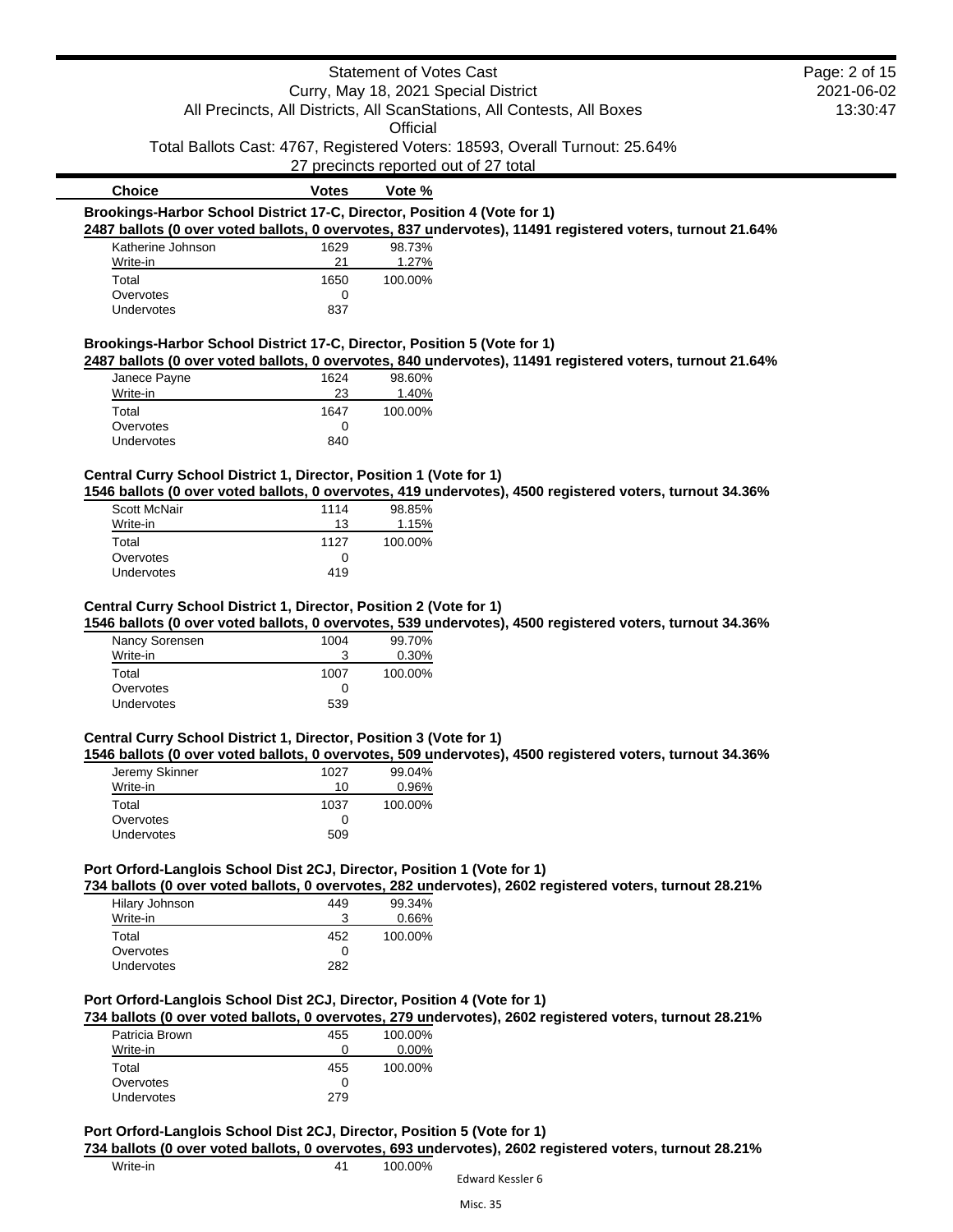**Official** 

Total Ballots Cast: 4767, Registered Voters: 18593, Overall Turnout: 25.64%

### 27 precincts reported out of 27 total

| <b>Choice</b>     | <b>Votes</b> | Vote %  |
|-------------------|--------------|---------|
| Total             | 41           | 100.00% |
| Overvotes         |              |         |
| <b>Undervotes</b> | 693          |         |

# **Port of Brookings-Harbor, Commissioner, Position 1 (Vote for 1)**

**2488 ballots (0 over voted ballots, 0 overvotes, 675 undervotes), 11497 registered voters, turnout 21.64%**

| Joseph Speir      | 1779 | 98.12%  |
|-------------------|------|---------|
| Write-in          | 34   | 1.88%   |
| Total             | 1813 | 100.00% |
| Overvotes         | O    |         |
| <b>Undervotes</b> | 675  |         |

#### **Port of Brookings-Harbor, Commissioner, Position 3 (Vote for 1)**

**2488 ballots (0 over voted ballots, 0 overvotes, 313 undervotes), 11497 registered voters, turnout 21.64%**

| Larry Jonas | 1166 | 53.61%  |
|-------------|------|---------|
| Gary Klein  | 993  | 45.66%  |
| Write-in    | 16   | 0.74%   |
| Total       | 2175 | 100.00% |
| Overvotes   | 0    |         |
| Undervotes  | 313  |         |

# **Port of Brookings-Harbor, Commissioner, Position 4 (Vote for 1)**

**2488 ballots (0 over voted ballots, 0 overvotes, 413 undervotes), 11497 registered voters, turnout 21.64%**

| <b>Richard Heap</b> | 1145 | 55.18%  |
|---------------------|------|---------|
| Mike Murphy         | 917  | 44.19%  |
| Write-in            | 13   | 0.63%   |
| Total               | 2075 | 100.00% |
| Overvotes           | 0    |         |
| Undervotes          | 413  |         |

### **Port of Brookings-Harbor, Commissioner, Position 5 (Vote for 1)**

**2488 ballots (0 over voted ballots, 0 overvotes, 755 undervotes), 11497 registered voters, turnout 21.64%**

| Ken Range         | 1680 | 96.94%  |
|-------------------|------|---------|
| Write-in          | 53   | 3.06%   |
| Total             | 1733 | 100.00% |
| Overvotes         | 0    |         |
| <b>Undervotes</b> | 755  |         |

# **Port of Gold Beach, Commissioner, Position 1 (Vote for 1)**

**1496 ballots (0 over voted ballots, 0 overvotes, 416 undervotes), 4330 registered voters, turnout 34.55%**

| Walter Scherbarth | 1072 | 99.26%  |
|-------------------|------|---------|
| Write-in          | 8    | 0.74%   |
| Total             | 1080 | 100.00% |
| Overvotes         | O    |         |
| Undervotes        | 416  |         |

### **Port of Gold Beach, Commissioner, Position 3 (Vote for 1)**

**1496 ballots (0 over voted ballots, 0 overvotes, 512 undervotes), 4330 registered voters, turnout 34.55%**

| Mike Luzmoor      | 965 | 98.07%  |
|-------------------|-----|---------|
| Write-in          | 19  | 1.93%   |
| Total             | 984 | 100.00% |
| Overvotes         | 0   |         |
| <b>Undervotes</b> | 512 |         |

# **Port of Gold Beach, Commissioner, Position 4 (Vote for 1)**

**1496 ballots (0 over voted ballots, 0 overvotes, 403 undervotes), 4330 registered voters, turnout 34.55%**

| <b>Bill McNair</b> | 1077 | 98.54% |
|--------------------|------|--------|
| Write-in           | 16   | 1.46%  |

2021-06-02 13:30:47 Page: 3 of 15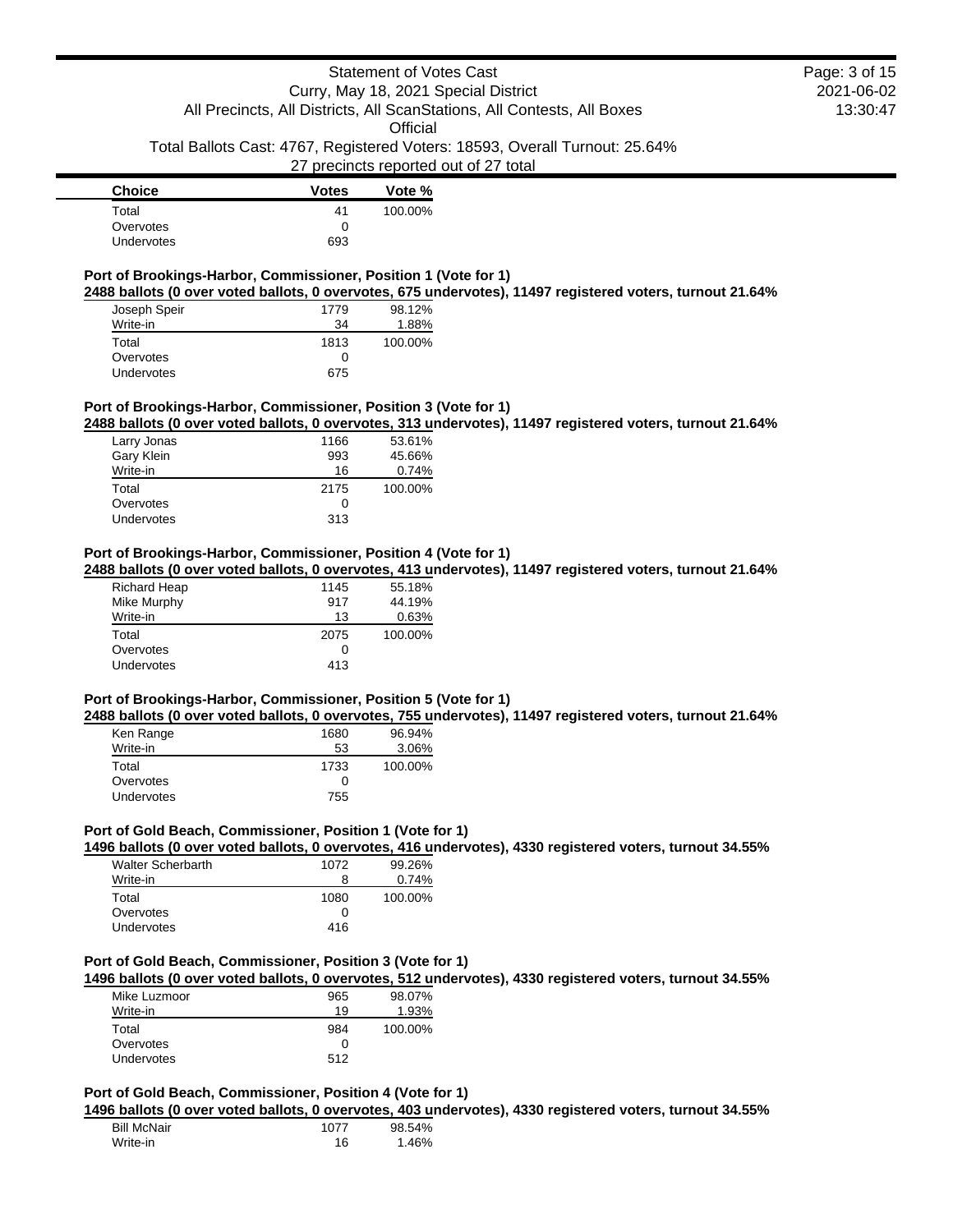**Official** 

Total Ballots Cast: 4767, Registered Voters: 18593, Overall Turnout: 25.64%

# 27 precincts reported out of 27 total

| <b>Choice</b> | <b>Votes</b> | Vote %  |
|---------------|--------------|---------|
| Total         | 1093         | 100.00% |
| Overvotes     | 0            |         |
| Undervotes    | 403          |         |

### **Port of Port Orford, Commissioner, Position 1 (Vote for 1)**

**594 ballots (0 over voted ballots, 0 overvotes, 208 undervotes), 2029 registered voters, turnout 29.28%**

| Dave Rickel | 348 | 90.16%  |
|-------------|-----|---------|
| Write-in    | 38  | 9.84%   |
| Total       | 386 | 100.00% |
| Overvotes   | Ω   |         |
| Undervotes  | 208 |         |

#### **Port of Port Orford, Commissioner, Position 2 (Vote for 1)**

**594 ballots (0 over voted ballots, 0 overvotes, 51 undervotes), 2029 registered voters, turnout 29.28%**

| <b>Brett Webb</b> | 353 | 65.01%  |
|-------------------|-----|---------|
| Jacqualyn Aiello  | 189 | 34.81%  |
| Write-in          |     | 0.18%   |
| Total             | 543 | 100.00% |
| Overvotes         | Ω   |         |
| Undervotes        | 51  |         |

#### **Port of Port Orford, Commissioner, Position 3 (Vote for 1)**

**594 ballots (0 over voted ballots, 0 overvotes, 80 undervotes), 2029 registered voters, turnout 29.28%**

| Lori Crosby   | 206 | 40.08%  |
|---------------|-----|---------|
| Richard A Fox | 305 | 59.34%  |
| Write-in      | 3   | 0.58%   |
| Total         | 514 | 100.00% |
| Overvotes     | O   |         |
| Undervotes    | 80  |         |

### **Curry Health District, Director, Position 2 (Vote for 1)**

**2097 ballots (0 over voted ballots, 0 overvotes, 425 undervotes), 6299 registered voters, turnout 33.29%**

| <b>Richard Burton II</b> | 232  | 13.88%  |
|--------------------------|------|---------|
| Derral Hawthorne         | 989  | 59.15%  |
| John A Connor            | 441  | 26.38%  |
| Write-in                 | 10   | 0.60%   |
| Total                    | 1672 | 100.00% |
| Overvotes                | 0    |         |
| Undervotes               | 425  |         |

# **Curry Health District, Director, Position 3 (Vote for 1)**

**2097 ballots (0 over voted ballots, 0 overvotes, 253 undervotes), 6299 registered voters, turnout 33.29%**

| Joel Hensley    | 924  | 50.11%  |
|-----------------|------|---------|
| Sara Dickerson  | 785  | 42.57%  |
| Yvonne Paoletti | 133  | 7.21%   |
| Write-in        | 2    | 0.11%   |
| Total           | 1844 | 100.00% |
| Overvotes       | O    |         |
| Undervotes      | 253  |         |

# **Curry Health District, Director, Position 4 (Vote for 1)**

**2097 ballots (0 over voted ballots, 0 overvotes, 364 undervotes), 6299 registered voters, turnout 33.29%**

| Maarten VanOtterloo | 671  | 38.72%  |
|---------------------|------|---------|
| Kevin Swift         | 569  | 32.83%  |
| <b>Bill Divens</b>  | 487  | 28.10%  |
| Write-in            | ิค   | 0.35%   |
| Total               | 1733 | 100.00% |
| Overvotes           |      |         |
| Undervotes          | 364  |         |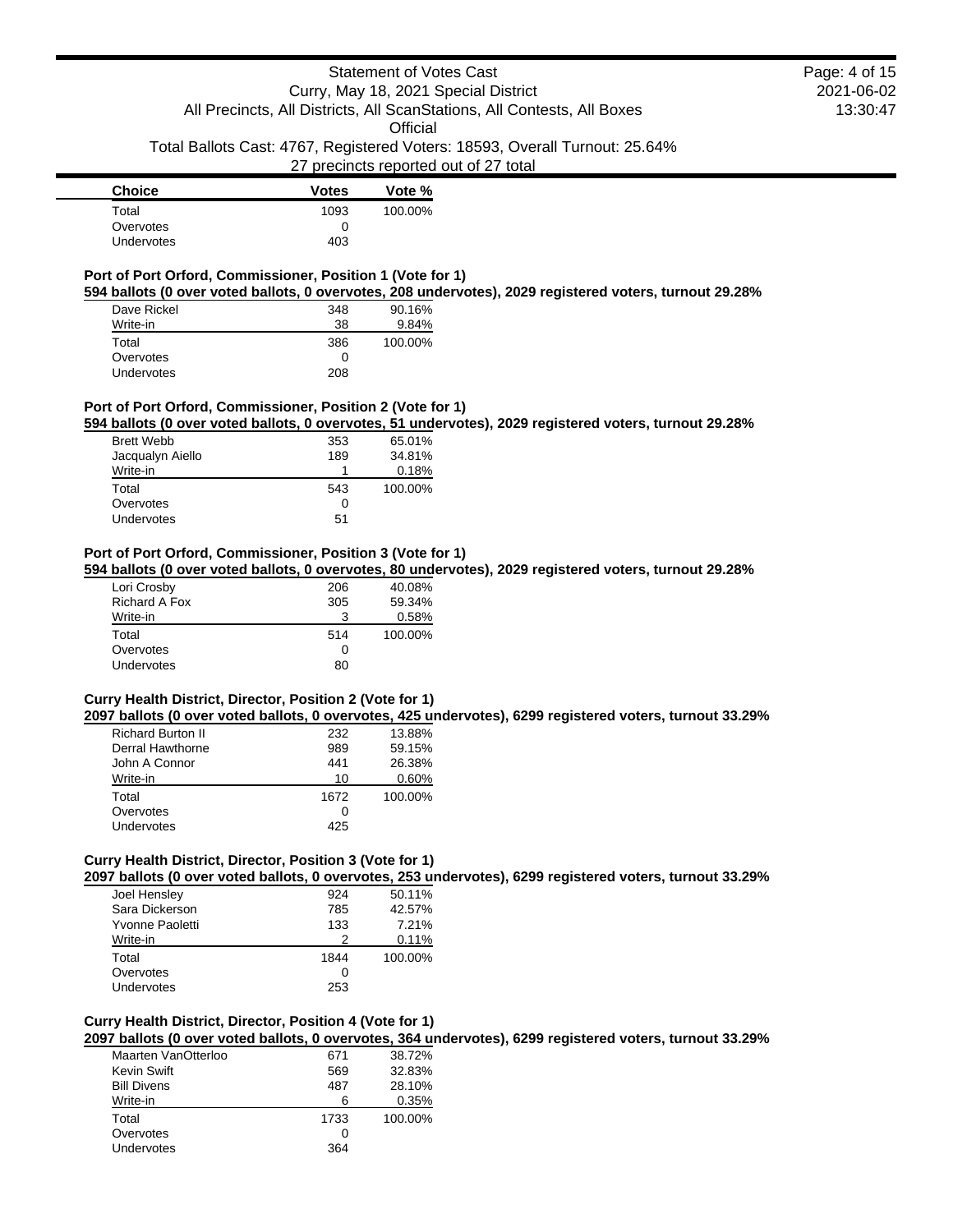|                                                                      |                | Statement of Votes Cast |                                                                                                     | Page: 5 of 15 |
|----------------------------------------------------------------------|----------------|-------------------------|-----------------------------------------------------------------------------------------------------|---------------|
|                                                                      |                |                         | Curry, May 18, 2021 Special District                                                                | 2021-06-02    |
|                                                                      |                |                         | All Precincts, All Districts, All ScanStations, All Contests, All Boxes                             | 13:30:47      |
|                                                                      |                | Official                |                                                                                                     |               |
|                                                                      |                |                         | Total Ballots Cast: 4767, Registered Voters: 18593, Overall Turnout: 25.64%                         |               |
|                                                                      |                |                         |                                                                                                     |               |
|                                                                      |                |                         | 27 precincts reported out of 27 total                                                               |               |
| <b>Choice</b>                                                        | <b>Votes</b>   | Vote %                  |                                                                                                     |               |
| Agness Community Library District, Director, Position 2 (Vote for 1) |                |                         |                                                                                                     |               |
|                                                                      |                |                         | 38 ballots (0 over voted ballots, 0 overvotes, 6 undervotes), 118 registered voters, turnout 32.20% |               |
| Gary Grotrian                                                        | 31             | 96.88%                  |                                                                                                     |               |
| Write-in                                                             |                | 3.12%                   |                                                                                                     |               |
| Total                                                                | 32             | 100.00%                 |                                                                                                     |               |
| Overvotes                                                            | 0              |                         |                                                                                                     |               |
| Undervotes                                                           | 6              |                         |                                                                                                     |               |
| Agness Community Library District, Director, Position 3 (Vote for 1) |                |                         |                                                                                                     |               |
|                                                                      |                |                         | 38 ballots (0 over voted ballots, 0 overvotes, 7 undervotes), 118 registered voters, turnout 32.20% |               |
| Deborah Crouse                                                       | 31             | 100.00%                 |                                                                                                     |               |
| Write-in                                                             | 0              | 0.00%                   |                                                                                                     |               |
| Total                                                                | 31             | 100.00%                 |                                                                                                     |               |
| Overvotes                                                            | 0              |                         |                                                                                                     |               |
| Undervotes                                                           | $\overline{7}$ |                         |                                                                                                     |               |
| Agness Community Library District, Director, Position 4 (Vote for 1) |                |                         |                                                                                                     |               |
|                                                                      |                |                         | 38 ballots (0 over voted ballots, 0 overvotes, 5 undervotes), 118 registered voters, turnout 32.20% |               |
| Jennifer A Leatherberry                                              | 31             | 93.94%                  |                                                                                                     |               |
| Write-in                                                             | 2              | 6.06%                   |                                                                                                     |               |

| <b>JULIE A LUGATION CITY</b> | $\cdot$ | <u>JJ.JT/U</u> |
|------------------------------|---------|----------------|
| Write-in                     |         | 6.06%          |
| Total                        | 33      | 100.00%        |
| Overvotes                    | 0       |                |
| <b>Undervotes</b>            | 5       |                |

# **Chetco Community Library District, Director, Position 1 (Vote for 1)**

**2488 ballots (0 over voted ballots, 0 overvotes, 817 undervotes), 11497 registered voters, turnout 21.64%**

| Russell Oelheim | 1640 | 98.14%  |
|-----------------|------|---------|
| Write-in        | 31   | 1.86%   |
| Total           | 1671 | 100.00% |
| Overvotes       | O    |         |
| Undervotes      | 817  |         |

#### **Chetco Community Library District, Director, Position 2 (Vote for 1)**

**2488 ballots (0 over voted ballots, 0 overvotes, 619 undervotes), 11497 registered voters, turnout 21.64%**

| Pat Piper  | 1840 | 98.45%  |
|------------|------|---------|
| Write-in   | 29   | 1.55%   |
| Total      | 1869 | 100.00% |
| Overvotes  | O    |         |
| Undervotes | 619  |         |

# **Curry Public Library District, Director, Position 1 (Vote for 1)**

**1418 ballots (0 over voted ballots, 0 overvotes, 543 undervotes), 4130 registered voters, turnout 34.33%**

| Alaina Pepin      | 867 | 99.09%  |
|-------------------|-----|---------|
| Write-in          | 8   | 0.91%   |
| Total             | 875 | 100.00% |
| Overvotes         | 0   |         |
| <b>Undervotes</b> | 543 |         |
|                   |     |         |

# **Curry Public Library District, Director, Position 2 (Vote for 1)**

**1418 ballots (0 over voted ballots, 0 overvotes, 478 undervotes), 4130 registered voters, turnout 34.33%**

| Sandy Grummon     | 932 | 99.15%  |
|-------------------|-----|---------|
| Write-in          | 8   | 0.85%   |
| Total             | 940 | 100.00% |
| Overvotes         | Ω   |         |
| <b>Undervotes</b> | 478 |         |

# **Langlois Library District, Director, Position 1 (Vote for 1)**

**140 ballots (0 over voted ballots, 0 overvotes, 17 undervotes), 570 registered voters, turnout 24.56%**

| Deanna McDermott | 122 | 99.19% |
|------------------|-----|--------|
|                  |     |        |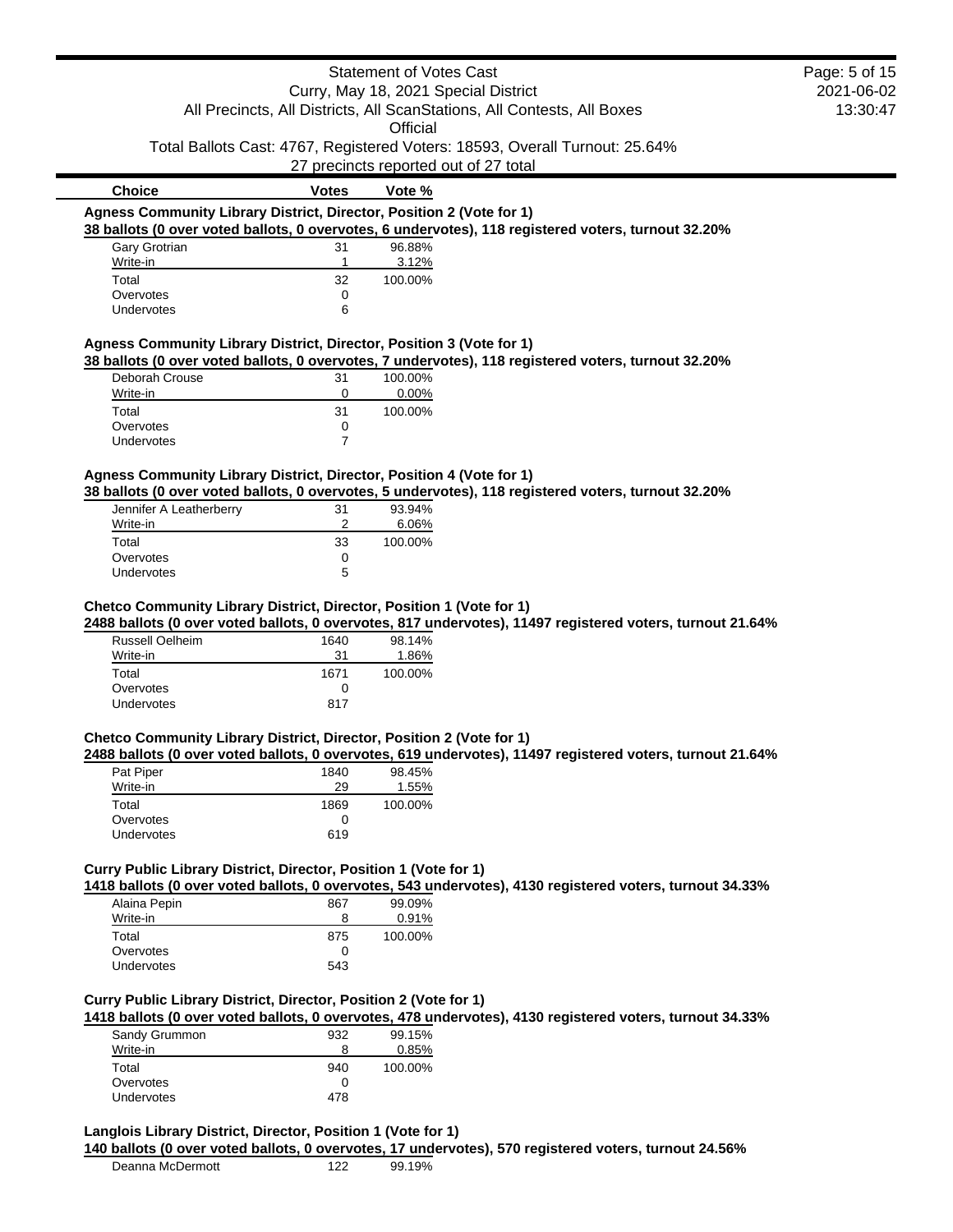# Statement of Votes Cast Curry, May 18, 2021 Special District All Precincts, All Districts, All ScanStations, All Contests, All Boxes **Official** Total Ballots Cast: 4767, Registered Voters: 18593, Overall Turnout: 25.64% 27 precincts reported out of 27 total

| <b>Choice</b> | <b>Votes</b> | Vote %  |
|---------------|--------------|---------|
| Write-in      |              | 0.81%   |
| Total         | 123          | 100.00% |
| Overvotes     |              |         |
| Undervotes    | 17           |         |

# **Langlois Library District, Director, Position 2 (Vote for 1)**

**140 ballots (0 over voted ballots, 0 overvotes, 40 undervotes), 570 registered voters, turnout 24.56%**

| Angie House | 99  | 99.00%   |
|-------------|-----|----------|
| Write-in    |     | $1.00\%$ |
| Total       | 100 | 100.00%  |
| Overvotes   | 0   |          |
| Undervotes  | 40  |          |

# **Port Orford Library District, Director, Position 1 (Vote for 1)**

**594 ballots (0 over voted ballots, 0 overvotes, 531 undervotes), 2029 registered voters, turnout 29.28%**

| Write-in   | 63  | 100.00% | Tobe Porter 13 |
|------------|-----|---------|----------------|
| Total      | 63  | 100.00% | Misc. 50       |
| Overvotes  |     |         |                |
| Undervotes | 531 |         |                |

# **Port Orford Library District, Director, Position 2 (Vote for 1)**

**594 ballots (0 over voted ballots, 0 overvotes, 166 undervotes), 2029 registered voters, turnout 29.28%**

| Phyllis Johns | 426 | 99.53%  |
|---------------|-----|---------|
| Write-in      | າ   | 0.47%   |
| Total         | 428 | 100.00% |
| Overvotes     | U   |         |
| Undervotes    | 166 |         |

### **Langlois Cemetery Maintenance District, Director, Position 2 (Vote for 1)**

**140 ballots (0 over voted ballots, 0 overvotes, 20 undervotes), 573 registered voters, turnout 24.43%**

| Deborah Kalina | 119 | 99.17%  |
|----------------|-----|---------|
| Write-in       |     | 0.83%   |
| Total          | 120 | 100.00% |
| Overvotes      | O   |         |
| Undervotes     | 20  |         |

#### **Langlois Cemetery Maintenance District, Director, Position 3 (Vote for 1)**

**140 ballots (0 over voted ballots, 0 overvotes, 12 undervotes), 573 registered voters, turnout 24.43%**

| Nancy J Jensen    | 127 | 99.22%  |
|-------------------|-----|---------|
| Write-in          |     | 0.78%   |
| Total             | 128 | 100.00% |
| Overvotes         | O   |         |
| <b>Undervotes</b> | 12  |         |

# **Pistol River Cemetery Maint Dist, Director, Position 2 (Vote for 1)**

**82 ballots (0 over voted ballots, 0 overvotes, 19 undervotes), 222 registered voters, turnout 36.94%**

| Ron Crook  | 59 | 93.65%  |
|------------|----|---------|
| Write-in   |    | 6.35%   |
| Total      | 63 | 100.00% |
| Overvotes  | 0  |         |
| Undervotes | 19 |         |

# **Port Orford Cemetery Maint District, Director, Position 1 (Vote for 1)**

**594 ballots (0 over voted ballots, 0 overvotes, 544 undervotes), 2029 registered voters, turnout 29.28%**

21

| Write-in   | 50  | 100.00% | Mark Murray |
|------------|-----|---------|-------------|
| Total      | 50  | 100.00% | Misc. 29    |
| Overvotes  |     |         |             |
| Undervotes | 544 |         |             |
|            |     |         |             |

2021-06-02 13:30:47 Page: 6 of 15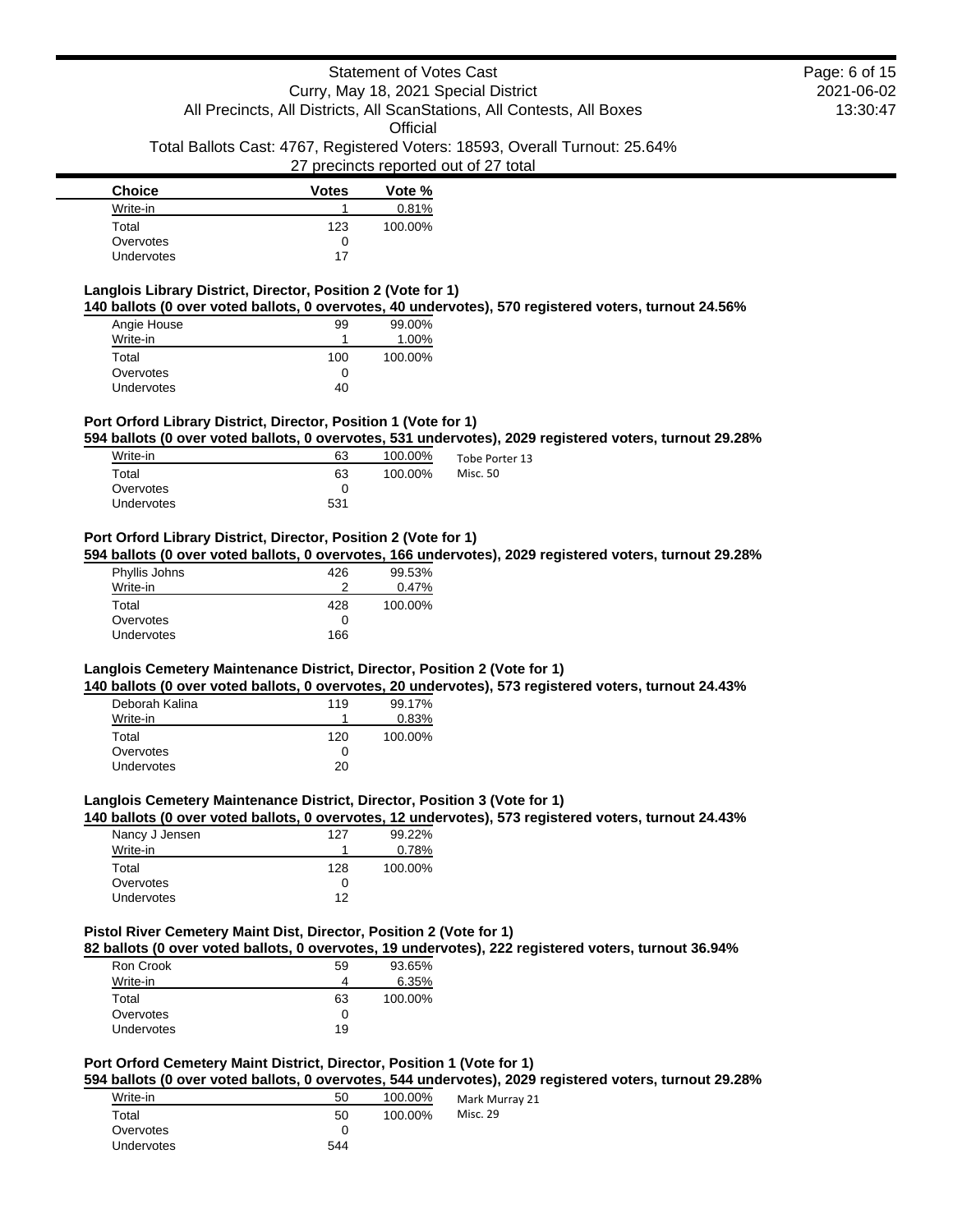|                                                                           |                      | <b>Statement of Votes Cast</b> |                                                                                                                            | Page: 7 of 15          |
|---------------------------------------------------------------------------|----------------------|--------------------------------|----------------------------------------------------------------------------------------------------------------------------|------------------------|
|                                                                           |                      |                                | Curry, May 18, 2021 Special District<br>All Precincts, All Districts, All ScanStations, All Contests, All Boxes            | 2021-06-02<br>13:30:47 |
|                                                                           |                      | Official                       |                                                                                                                            |                        |
|                                                                           |                      |                                | Total Ballots Cast: 4767, Registered Voters: 18593, Overall Turnout: 25.64%                                                |                        |
|                                                                           |                      |                                | 27 precincts reported out of 27 total                                                                                      |                        |
| <b>Choice</b>                                                             | <b>Votes</b>         | Vote %                         |                                                                                                                            |                        |
| Port Orford Cemetery Maint District, Director, Position 2 (Vote for 1)    |                      |                                |                                                                                                                            |                        |
| Write-in                                                                  | 46                   | 100.00%                        | 594 ballots (0 over voted ballots, 0 overvotes, 548 undervotes), 2029 registered voters, turnout 29.28%<br>Linda Nelson 19 |                        |
| Total                                                                     | 46                   | 100.00%                        | <b>Misc. 27</b>                                                                                                            |                        |
| Overvotes                                                                 | 0                    |                                |                                                                                                                            |                        |
| Undervotes                                                                | 548                  |                                |                                                                                                                            |                        |
| Port Orford Cemetery Maint District, Director, Position 3 (Vote for 1)    |                      |                                |                                                                                                                            |                        |
|                                                                           |                      |                                | 594 ballots (0 over voted ballots, 0 overvotes, 550 undervotes), 2029 registered voters, turnout 29.28%                    |                        |
| Write-in                                                                  | 44                   | 100.00%                        | Katrina Montgomery 19                                                                                                      |                        |
| Total                                                                     | 44                   | 100.00%                        | <b>Misc. 25</b>                                                                                                            |                        |
| Overvotes                                                                 | 0                    |                                |                                                                                                                            |                        |
| Undervotes                                                                | 550                  |                                |                                                                                                                            |                        |
| Rogue River Cemetery Maint District, Director, Position 1 (Vote for 1)    |                      |                                |                                                                                                                            |                        |
|                                                                           |                      |                                | 1425 ballots (0 over voted ballots, 0 overvotes, 458 undervotes), 4154 registered voters, turnout 34.30%                   |                        |
| Stephen Popoff                                                            | 954                  | 98.66%                         |                                                                                                                            |                        |
| Write-in                                                                  | 13                   | 1.34%                          |                                                                                                                            |                        |
| Total                                                                     | 967                  | 100.00%                        |                                                                                                                            |                        |
| Overvotes                                                                 | 0                    |                                |                                                                                                                            |                        |
| Undervotes                                                                | 458                  |                                |                                                                                                                            |                        |
| Total<br>Overvotes<br>Undervotes                                          | 302<br>0<br>2186     | 100.00%                        |                                                                                                                            |                        |
|                                                                           |                      |                                |                                                                                                                            |                        |
| Southern Curry Cemetery Maint District, Director, Position 3 (Vote for 1) |                      |                                | 2488 ballots (2 over voted ballots, 2 overvotes, 823 undervotes), 11497 registered voters, turnout 21.64%                  |                        |
| Pamela Potter                                                             | 1642                 | 98.74%                         |                                                                                                                            |                        |
| Write-in                                                                  | 21                   | 1.26%                          |                                                                                                                            |                        |
| Total                                                                     | 1663                 | 100.00%                        |                                                                                                                            |                        |
| Overvotes                                                                 | $\overline{2}$       |                                |                                                                                                                            |                        |
| Undervotes                                                                | 823                  |                                |                                                                                                                            |                        |
| Agness Illahe RFPD, Director, Position 1 (Vote for 1)                     |                      |                                |                                                                                                                            |                        |
| John T Scherbarth                                                         | 36                   | 97.30%                         | 38 ballots (0 over voted ballots, 0 overvotes, 1 undervotes), 114 registered voters, turnout 33.33%                        |                        |
| Write-in                                                                  | -1                   | 2.70%                          |                                                                                                                            |                        |
| Total                                                                     | 37                   | 100.00%                        |                                                                                                                            |                        |
| Overvotes                                                                 | 0                    |                                |                                                                                                                            |                        |
| Undervotes                                                                | 1                    |                                |                                                                                                                            |                        |
|                                                                           |                      |                                |                                                                                                                            |                        |
| Agness Illahe RFPD, Director, Position 4 (Vote for 1)                     |                      |                                | 38 ballots (0 over voted ballots, 0 overvotes, 15 undervotes), 114 registered voters, turnout 33.33%                       |                        |
| Write-in                                                                  | 23                   | 100.00%                        | Terri Durham 14                                                                                                            |                        |
| Total                                                                     | 23                   | 100.00%                        | Misc. 9                                                                                                                    |                        |
| Overvotes                                                                 | 0                    |                                |                                                                                                                            |                        |
| Undervotes                                                                | 15                   |                                |                                                                                                                            |                        |
| Agness Illahe RFPD, Director, Position 5 (Vote for 1)                     |                      |                                |                                                                                                                            |                        |
|                                                                           |                      |                                | 38 ballots (0 over voted ballots, 0 overvotes, 3 undervotes), 114 registered voters, turnout 33.33%                        |                        |
| Julie D Scherbarth<br>Write-in                                            | 33<br>$\overline{2}$ | 94.29%<br>5.71%                |                                                                                                                            |                        |
|                                                                           |                      |                                |                                                                                                                            |                        |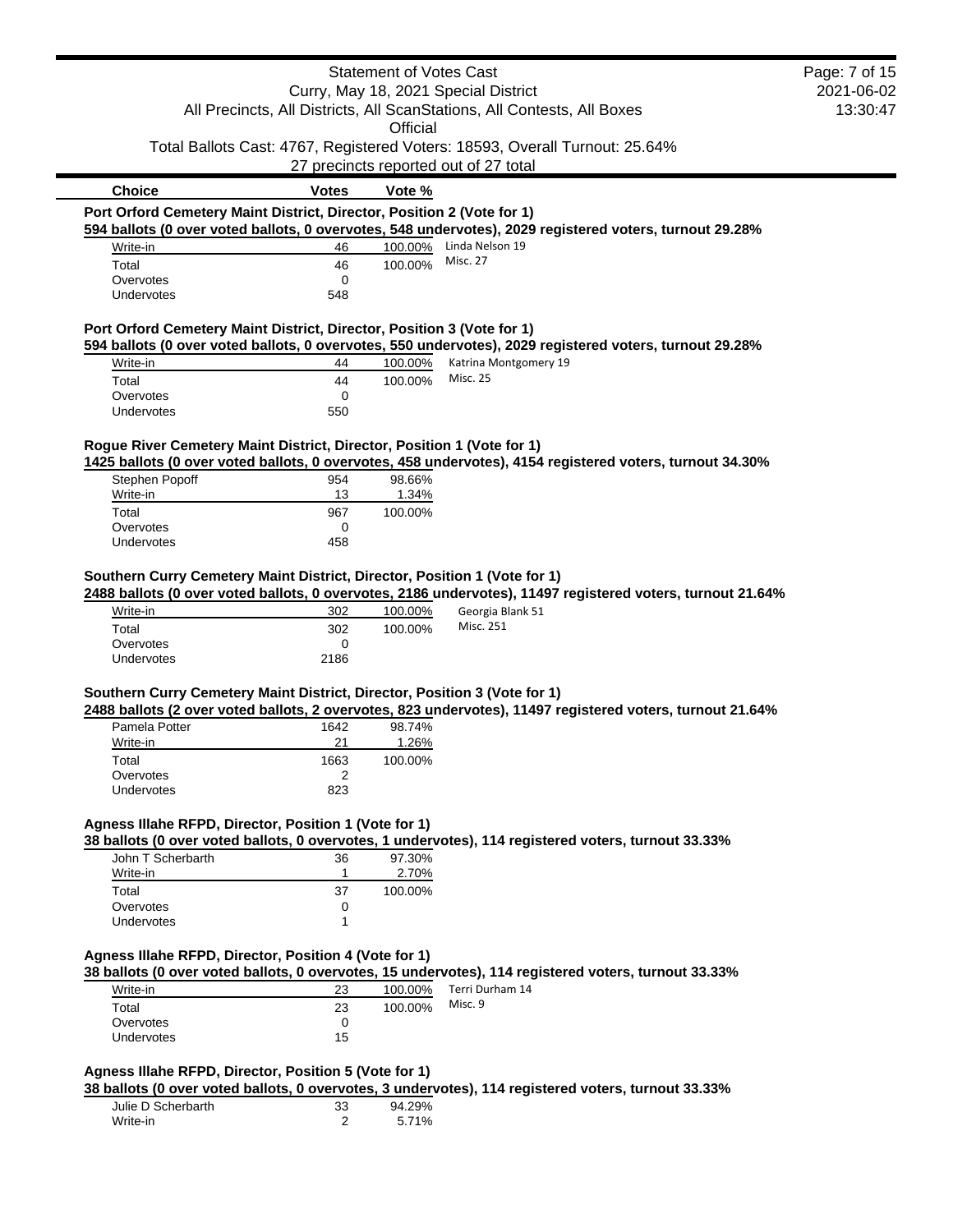Total Ballots Cast: 4767, Registered Voters: 18593, Overall Turnout: 25.64%

### 27 precincts reported out of 27 total

| <b>Choice</b> | <b>Votes</b> | Vote %  |
|---------------|--------------|---------|
| Total         | 35           | 100.00% |
| Overvotes     | 0            |         |
| Undervotes    | 3            |         |

# **Brookings RFPD, Director, Position 2 (Vote for 1)**

**224 ballots (0 over voted ballots, 0 overvotes, 83 undervotes), 971 registered voters, turnout 23.07%**

| Barbara Wilson | 140 | 99.29%  |
|----------------|-----|---------|
| Write-in       |     | 0.71%   |
| Total          | 141 | 100.00% |
| Overvotes      | Ω   |         |
| Undervotes     | 83  |         |

### **Brookings RFPD, Director, Position 3 (Vote for 1)**

**224 ballots (0 over voted ballots, 0 overvotes, 209 undervotes), 971 registered voters, turnout 23.07%**

| Write-in          | 15       | 100.00% | Darrin Worman 2    |
|-------------------|----------|---------|--------------------|
| Total             | 15       | 100.00% | Mary Barron 2      |
| Overvotes         | $\Omega$ |         | Mike Erwin 2       |
| <b>Undervotes</b> | 209      |         | Vincent J George 2 |
|                   |          |         | Misc. 7            |

# **Brookings RFPD, Director, Position 5 (Vote for 1)**

**224 ballots (0 over voted ballots, 0 overvotes, 85 undervotes), 971 registered voters, turnout 23.07%**

| Michael Zoretich | 139 | 100.00%  |
|------------------|-----|----------|
| Write-in         | 0   | $0.00\%$ |
| Total            | 139 | 100.00%  |
| Overvotes        | Ω   |          |
| Undervotes       | 85  |          |

#### **Cape Ferrelo RFPD, Director, Position 3 (Vote for 1)**

**284 ballots (0 over voted ballots, 0 overvotes, 71 undervotes), 1156 registered voters, turnout 24.57%**

| Sue Gold          | 204 | 95.77%  |
|-------------------|-----|---------|
| Write-in          | 9   | 4.23%   |
| Total             | 213 | 100.00% |
| Overvotes         | 0   |         |
| <b>Undervotes</b> | 71  |         |

# **Cape Ferrelo RFPD, Director, Position 4 (Vote for 1)**

**284 ballots (0 over voted ballots, 0 overvotes, 70 undervotes), 1156 registered voters, turnout 24.57%**

| <b>Bill VanVliet</b> | 212 | 99.07%  |
|----------------------|-----|---------|
| Write-in             |     | 0.93%   |
| Total                | 214 | 100.00% |
| Overvotes            | 0   |         |
| <b>Undervotes</b>    | 70  |         |

#### **Cape Ferrelo RFPD, Director, Position 5 (Vote for 1)**

**284 ballots (0 over voted ballots, 0 overvotes, 88 undervotes), 1156 registered voters, turnout 24.57%**

| <b>Howard Flood</b> | 194          | 98.98%  |
|---------------------|--------------|---------|
| Write-in            | າ            | 1.02%   |
| Total               | 196          | 100.00% |
| Overvotes           | $\mathbf{I}$ |         |
| Undervotes          | 88           |         |

# **Cedar Valley-North Bank RFPD, Director, Position 3 (Vote for 1)**

**92 ballots (0 over voted ballots, 0 overvotes, 21 undervotes), 338 registered voters, turnout 27.22%**

| Jack Morgan       | 70 | 98.59%  |
|-------------------|----|---------|
| Write-in          |    | 1.41%   |
| Total             | 71 | 100.00% |
| Overvotes         |    |         |
| <b>Undervotes</b> | 21 |         |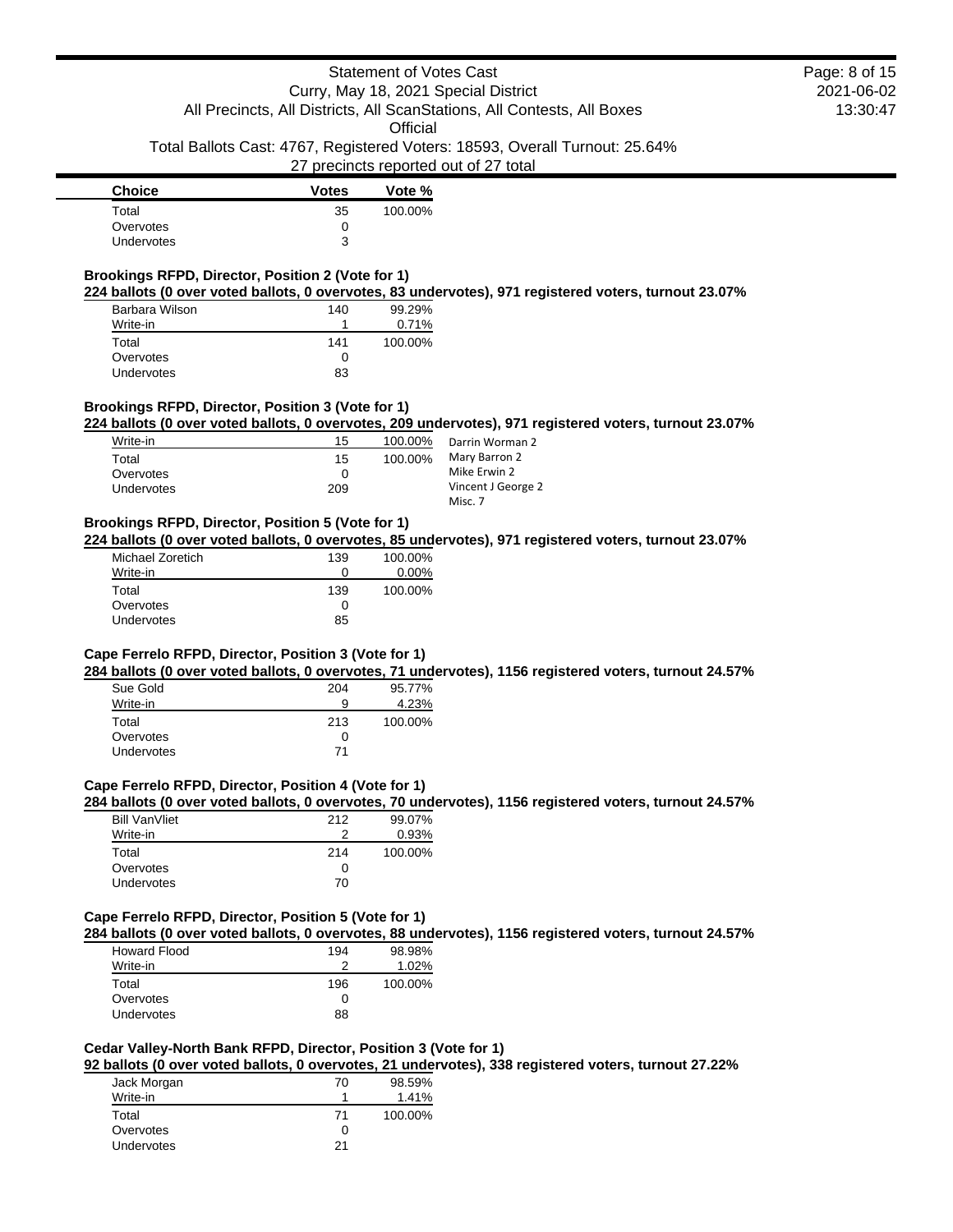|                                                                           |              | Statement of Votes Cast |                                                                                                         | Page: 9 of 15 |
|---------------------------------------------------------------------------|--------------|-------------------------|---------------------------------------------------------------------------------------------------------|---------------|
|                                                                           |              |                         | Curry, May 18, 2021 Special District                                                                    | 2021-06-02    |
|                                                                           |              |                         | All Precincts, All Districts, All ScanStations, All Contests, All Boxes                                 | 13:30:47      |
|                                                                           |              | Official                |                                                                                                         |               |
|                                                                           |              |                         | Total Ballots Cast: 4767, Registered Voters: 18593, Overall Turnout: 25.64%                             |               |
|                                                                           |              |                         | 27 precincts reported out of 27 total                                                                   |               |
| <b>Choice</b>                                                             | <b>Votes</b> | Vote %                  |                                                                                                         |               |
| Cedar Valley-North Bank RFPD, Director, Position 4 (Vote for 1)           |              |                         |                                                                                                         |               |
|                                                                           |              |                         | 92 ballots (0 over voted ballots, 0 overvotes, 86 undervotes), 338 registered voters, turnout 27.22%    |               |
| Write-in                                                                  | 6            | 100.00%<br>100.00%      | Dan Springer 2<br>Misc. 4                                                                               |               |
| Total<br>Overvotes                                                        | 6<br>0       |                         |                                                                                                         |               |
| Undervotes                                                                | 86           |                         |                                                                                                         |               |
|                                                                           |              |                         |                                                                                                         |               |
| Cedar Valley-North Bank RFPD, Director, Position 5 (Vote for 1)           |              |                         | 92 ballots (0 over voted ballots, 0 overvotes, 86 undervotes), 338 registered voters, turnout 27.22%    |               |
| Write-in                                                                  | 6            |                         | 100.00% Marna Williams 2                                                                                |               |
| Total                                                                     | 6            | 100.00%                 | Sam Springer 2                                                                                          |               |
| Overvotes                                                                 | 0            |                         | Misc. 2                                                                                                 |               |
| Undervotes                                                                | 86           |                         |                                                                                                         |               |
|                                                                           |              |                         |                                                                                                         |               |
| Gold Beach-Wedderburn RFPD, Director, Position 1 (Vote for 1)             |              |                         | 383 ballots (0 over voted ballots, 0 overvotes, 150 undervotes), 975 registered voters, turnout 39.28%  |               |
| <b>Tim Bolster</b>                                                        | 232          | 99.57%                  |                                                                                                         |               |
| Write-in                                                                  | 1            | 0.43%                   |                                                                                                         |               |
| Total                                                                     | 233          | 100.00%                 |                                                                                                         |               |
| Overvotes                                                                 | 0            |                         |                                                                                                         |               |
| Undervotes                                                                | 150          |                         |                                                                                                         |               |
| Christopher S Paasch<br>Write-in                                          | 218<br>10    | 95.61%<br>4.39%         | 383 ballots (0 over voted ballots, 0 overvotes, 155 undervotes), 975 registered voters, turnout 39.28%  |               |
| Total                                                                     | 228          | 100.00%                 |                                                                                                         |               |
| Overvotes                                                                 | 0            |                         |                                                                                                         |               |
| Undervotes                                                                | 155          |                         |                                                                                                         |               |
| Gold Beach-Wedderburn RFPD, Director, Position 5 (Vote for 1)             |              |                         | 383 ballots (0 over voted ballots, 0 overvotes, 125 undervotes), 975 registered voters, turnout 39.28%  |               |
| Zane Adams                                                                | 258          | 100.00%                 |                                                                                                         |               |
| Write-in                                                                  | 0            | 0.00%                   |                                                                                                         |               |
| Total                                                                     | 258          | 100.00%                 |                                                                                                         |               |
| Overvotes                                                                 | 0            |                         |                                                                                                         |               |
| <b>Undervotes</b>                                                         | 125          |                         |                                                                                                         |               |
| Harbor RFPD, Director, Position 1 (Vote for 1)                            |              |                         |                                                                                                         |               |
|                                                                           |              |                         | 766 ballots (0 over voted ballots, 0 overvotes, 263 undervotes), 3563 registered voters, turnout 21.50% |               |
|                                                                           |              |                         |                                                                                                         |               |
| <b>Chet Brewer</b>                                                        | 498          | 99.01%                  |                                                                                                         |               |
| Write-in                                                                  | 5            | 0.99%                   |                                                                                                         |               |
| Total                                                                     | 503          | 100.00%                 |                                                                                                         |               |
| Overvotes                                                                 | 0            |                         |                                                                                                         |               |
| Undervotes                                                                | 263          |                         |                                                                                                         |               |
|                                                                           |              |                         |                                                                                                         |               |
|                                                                           |              |                         |                                                                                                         |               |
| Thomas Sorrentino                                                         | 503          | 98.82%                  | 766 ballots (0 over voted ballots, 0 overvotes, 257 undervotes), 3563 registered voters, turnout 21.50% |               |
| Write-in                                                                  | 6            | 1.18%                   |                                                                                                         |               |
| Total                                                                     | 509          | 100.00%                 |                                                                                                         |               |
| Harbor RFPD, Director, Position 2 (Vote for 1)<br>Overvotes<br>Undervotes | 0<br>257     |                         |                                                                                                         |               |

| Peggy O'Connor | 499 | 99.01% |
|----------------|-----|--------|
| Write-in       | ħ   | 0.99%  |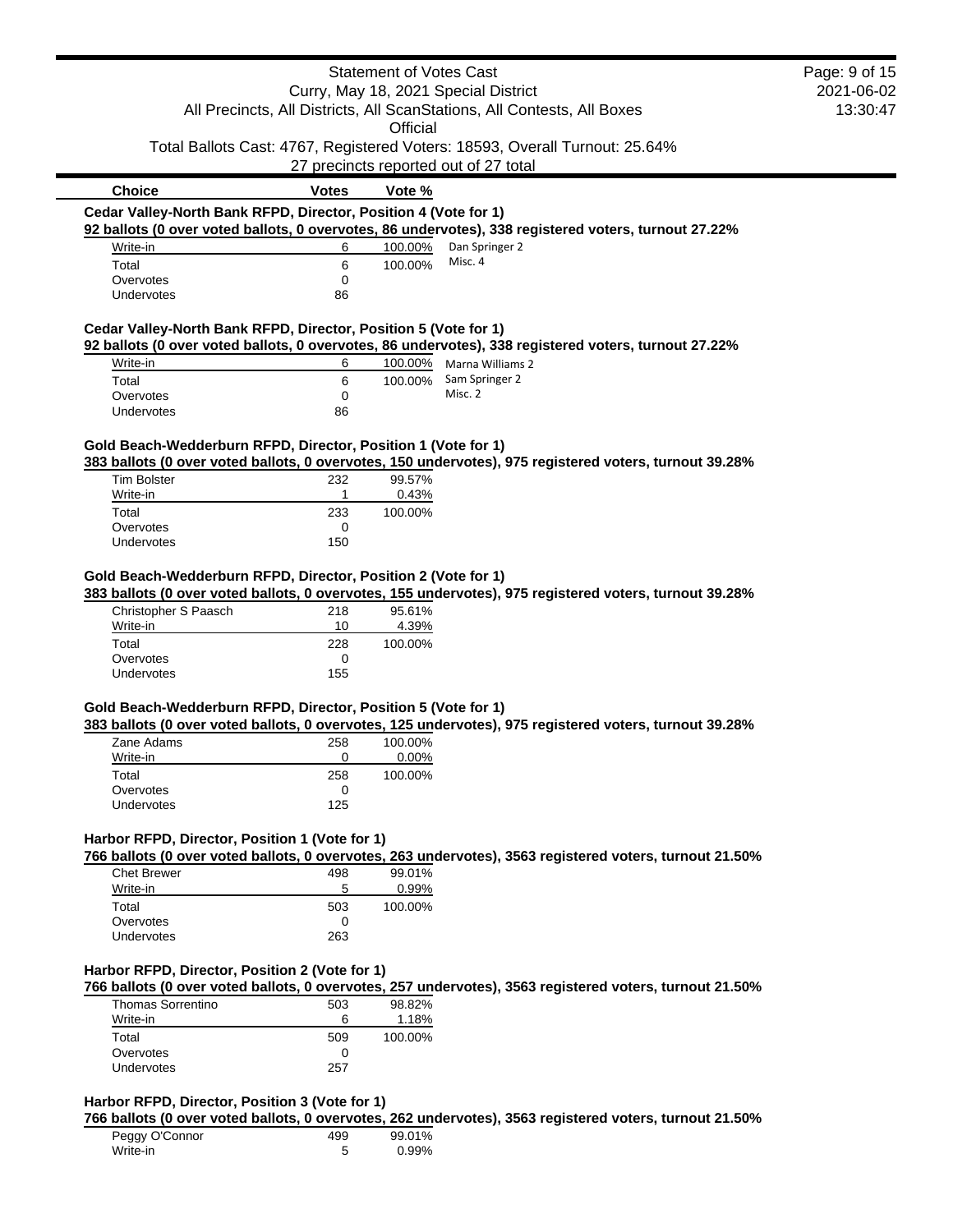Total Ballots Cast: 4767, Registered Voters: 18593, Overall Turnout: 25.64%

### 27 precincts reported out of 27 total

| <b>Choice</b>     | <b>Votes</b> | Vote %  |
|-------------------|--------------|---------|
| Total             | 504          | 100.00% |
| Overvotes         |              |         |
| <b>Undervotes</b> | 262          |         |

# **Harbor RFPD, Director, Position 4 (Vote for 1)**

**766 ballots (0 over voted ballots, 0 overvotes, 247 undervotes), 3563 registered voters, turnout 21.50%**

| Olivia M Davis    | 514 | 99.04%  |
|-------------------|-----|---------|
| Write-in          | 5   | 0.96%   |
| Total             | 519 | 100.00% |
| Overvotes         | 0   |         |
| <b>Undervotes</b> | 247 |         |

### **Harbor RFPD, Director, Position 5 (Vote for 1)**

**766 ballots (0 over voted ballots, 0 overvotes, 263 undervotes), 3563 registered voters, turnout 21.50%**

| 497 | 98.81%  |
|-----|---------|
| 6   | 1.19%   |
| 503 | 100.00% |
| O   |         |
| 263 |         |
|     |         |

# **Langlois RFPD, Director, Position 4 (Vote for 1)**

**119 ballots (0 over voted ballots, 0 overvotes, 11 undervotes), 465 registered voters, turnout 25.59%**

| <b>Bob Donaldson</b> | 107 | 99.07%  |
|----------------------|-----|---------|
| Write-in             |     | 0.93%   |
| Total                | 108 | 100.00% |
| Overvotes            | O   |         |
| <b>Undervotes</b>    | 11  |         |

## **Langlois RFPD, Director, Position 5 (Vote for 1)**

**119 ballots (0 over voted ballots, 0 overvotes, 109 undervotes), 465 registered voters, turnout 25.59%**

| Write-in          | 10  |         | 100.00% Eric Wyatt 2 |
|-------------------|-----|---------|----------------------|
| Total             | 10  | 100.00% | Lo Saechao 2         |
| Overvotes         |     |         | Misc. 6              |
| <b>Undervotes</b> | 109 |         |                      |

#### **Ophir RFPD, Director, Position 1 (Vote for 1)**

# **231 ballots (0 over voted ballots, 0 overvotes, 80 undervotes), 622 registered voters, turnout 37.14%**

| Trudi Sthen       | 148 | 98.01%  |
|-------------------|-----|---------|
| Write-in          | 3   | 1.99%   |
| Total             | 151 | 100.00% |
| Overvotes         | 0   |         |
| <b>Undervotes</b> | 80  |         |

#### **Ophir RFPD, Director, Position 2 (Vote for 1)**

**231 ballots (0 over voted ballots, 0 overvotes, 86 undervotes), 622 registered voters, turnout 37.14%**

| Don Kendall | 145 | 100.00%  |
|-------------|-----|----------|
| Write-in    | 0   | $0.00\%$ |
| Total       | 145 | 100.00%  |
| Overvotes   | 0   |          |
| Undervotes  | 86  |          |

# **Ophir RFPD, Director, Position 4 (Vote for 1)**

**231 ballots (0 over voted ballots, 0 overvotes, 95 undervotes), 622 registered voters, turnout 37.14%**

| Wendy Tomko       | 136 | 100.00%  |
|-------------------|-----|----------|
| Write-in          |     | $0.00\%$ |
| Total             | 136 | 100.00%  |
| Overvotes         |     |          |
| <b>Undervotes</b> | 95  |          |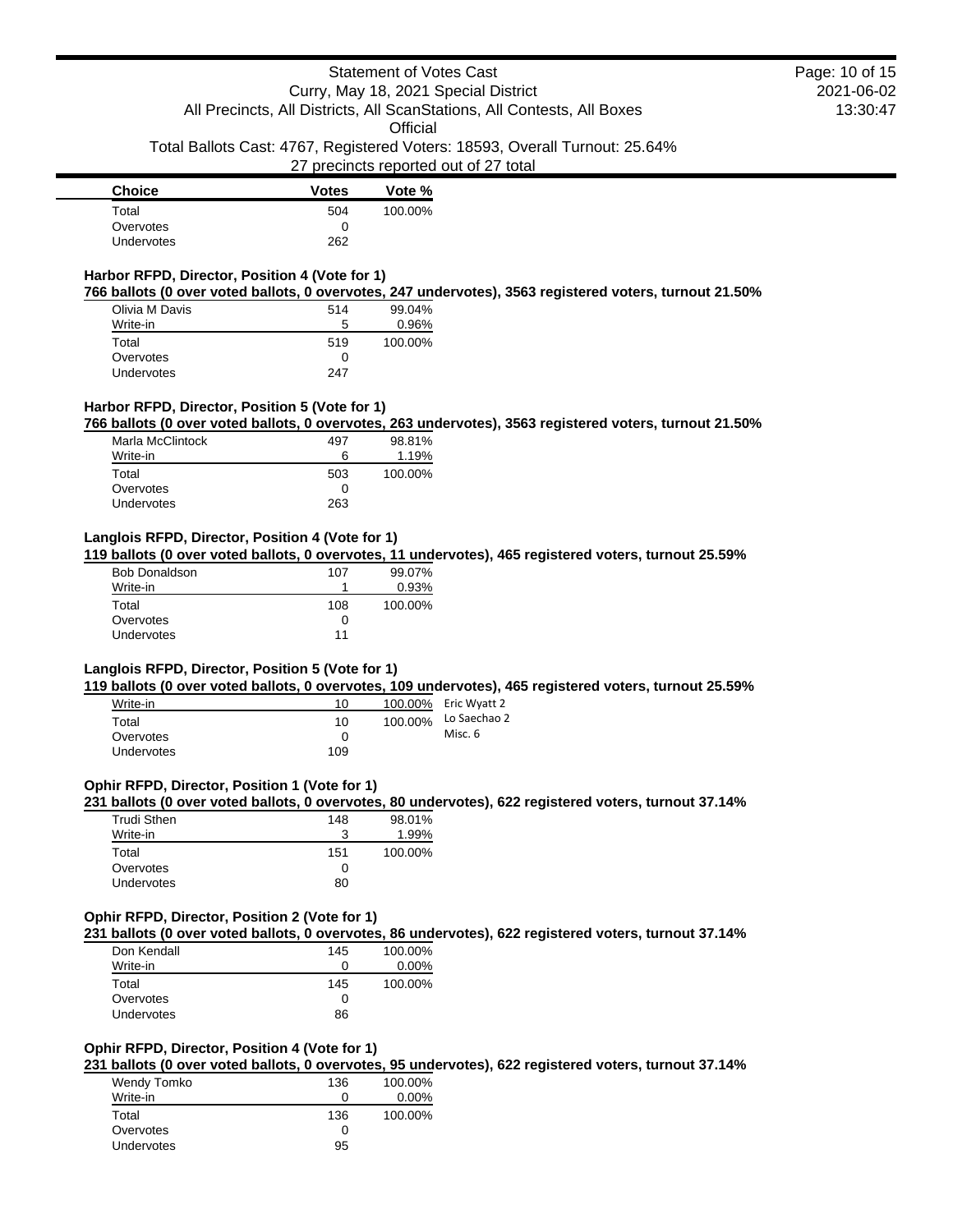|                                                      |              | <b>Statement of Votes Cast</b> |                                                                                                      | Page: 11 of 15 |
|------------------------------------------------------|--------------|--------------------------------|------------------------------------------------------------------------------------------------------|----------------|
|                                                      |              |                                | Curry, May 18, 2021 Special District                                                                 | 2021-06-02     |
|                                                      |              |                                | All Precincts, All Districts, All ScanStations, All Contests, All Boxes                              | 13:30:47       |
|                                                      |              | Official                       |                                                                                                      |                |
|                                                      |              |                                | Total Ballots Cast: 4767, Registered Voters: 18593, Overall Turnout: 25.64%                          |                |
|                                                      |              |                                | 27 precincts reported out of 27 total                                                                |                |
| <b>Choice</b>                                        | <b>Votes</b> | Vote %                         |                                                                                                      |                |
| Pistol River RFPD, Director, Position 1 (Vote for 1) |              |                                |                                                                                                      |                |
|                                                      |              |                                | 87 ballots (0 over voted ballots, 0 overvotes, 23 undervotes), 225 registered voters, turnout 38.67% |                |
| Jamie C Dunn                                         | 62           | 96.88%                         |                                                                                                      |                |
| Write-in                                             |              | 3.12%                          |                                                                                                      |                |
| Total                                                | 64           | 100.00%                        |                                                                                                      |                |
| Overvotes                                            | 0            |                                |                                                                                                      |                |
| <b>Undervotes</b>                                    | 23           |                                |                                                                                                      |                |
| Pistol River RFPD, Director, Position 2 (Vote for 1) |              |                                |                                                                                                      |                |
|                                                      |              |                                | 87 ballots (0 over voted ballots, 0 overvotes, 19 undervotes), 225 registered voters, turnout 38.67% |                |
| Gary N Sorensen                                      | 66           | 97.06%                         |                                                                                                      |                |
|                                                      |              | 2.94%                          |                                                                                                      |                |
| Write-in                                             |              |                                |                                                                                                      |                |
| Total                                                | 68           | 100.00%                        |                                                                                                      |                |
| Overvotes                                            | 0            |                                |                                                                                                      |                |

| Neil M Walker | 69 | 100.00%  |
|---------------|----|----------|
| Write-in      | O  | $0.00\%$ |
| Total         | 69 | 100.00%  |
| Overvotes     | 0  |          |
| Undervotes    | 18 |          |

### **Pistol River RFPD, Director, Position 4 (Vote for 1)**

**87 ballots (0 over voted ballots, 0 overvotes, 19 undervotes), 225 registered voters, turnout 38.67%**

| Maarten VanOtterloo | 66 | 97.06%  |
|---------------------|----|---------|
| Write-in            |    | 2.94%   |
| Total               | 68 | 100.00% |
| Overvotes           | 0  |         |
| Undervotes          | 19 |         |

#### **Port Orford RFPD, Director, Position 1 (Vote for 1)**

**241 ballots (0 over voted ballots, 0 overvotes, 47 undervotes), 791 registered voters, turnout 30.47%**

| Gary Anderson     | 189 | 97.42%  |
|-------------------|-----|---------|
| Write-in          | 5   | 2.58%   |
| Total             | 194 | 100.00% |
| Overvotes         | 0   |         |
| <b>Undervotes</b> | 47  |         |

### **Port Orford RFPD, Director, Position 2 (Vote for 1)**

**241 ballots (0 over voted ballots, 0 overvotes, 71 undervotes), 791 registered voters, turnout 30.47%**

| Ed Convers | 169 | 99.41%  |
|------------|-----|---------|
| Write-in   |     | 0.59%   |
| Total      | 170 | 100.00% |
| Overvotes  | 0   |         |
| Undervotes | 71  |         |

# **Port Orford RFPD, Director, Position 3 (Vote for 1)**

**241 ballots (0 over voted ballots, 0 overvotes, 41 undervotes), 791 registered voters, turnout 30.47%**

| 198 | 99.00%  |
|-----|---------|
| າ   | 1.00%   |
| 200 | 100.00% |
| 0   |         |
| 41  |         |
|     |         |

# **Port Orford RFPD, Director, Position 4 (Vote for 1)**

**241 ballots (0 over voted ballots, 0 overvotes, 59 undervotes), 791 registered voters, turnout 30.47%**

Brice Wagner 179 98.35%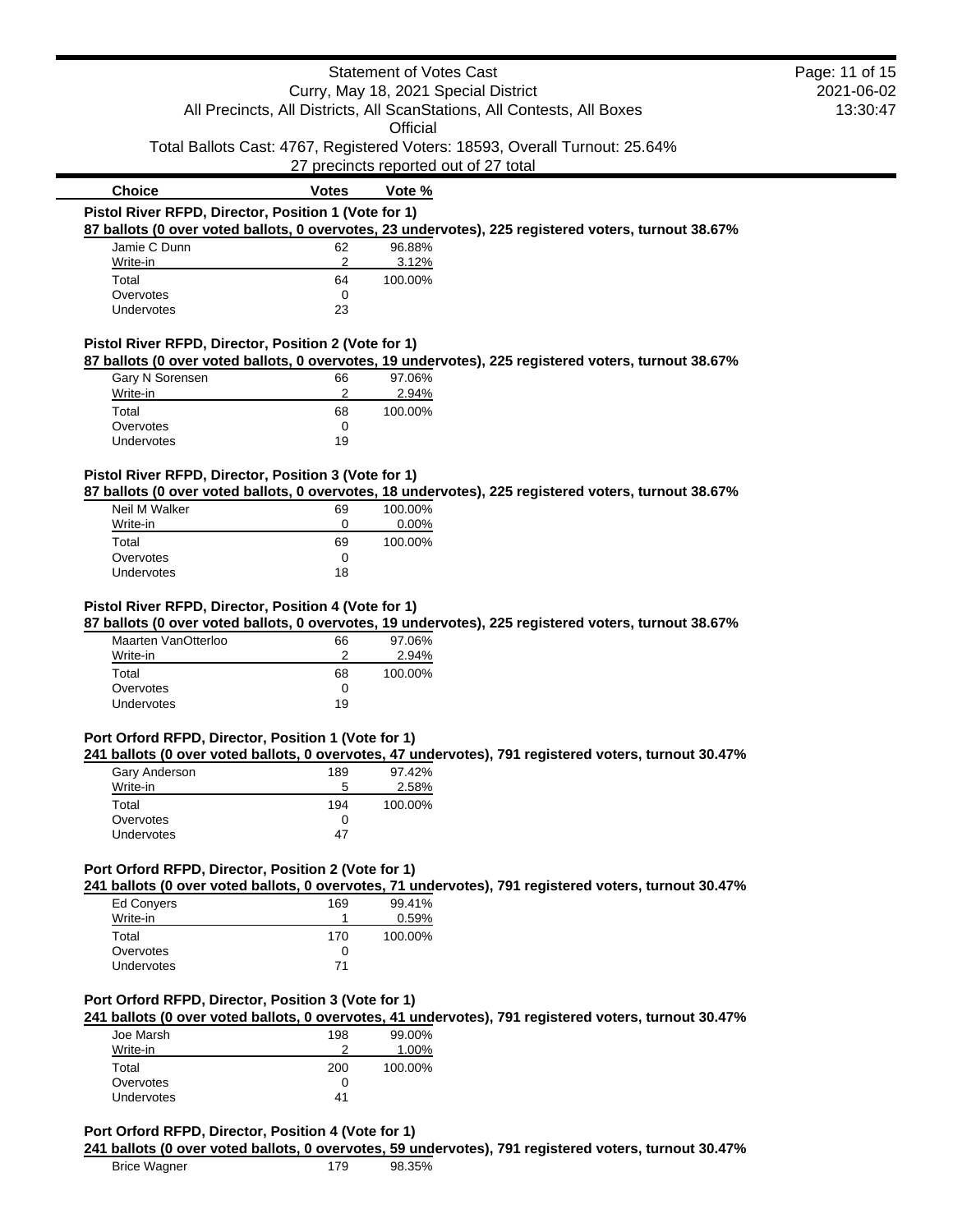# Statement of Votes Cast Curry, May 18, 2021 Special District All Precincts, All Districts, All ScanStations, All Contests, All Boxes **Official** Total Ballots Cast: 4767, Registered Voters: 18593, Overall Turnout: 25.64% 27 precincts reported out of 27 total

| <b>Choice</b> | <b>Votes</b> | Vote %  |
|---------------|--------------|---------|
| Write-in      |              | 1.65%   |
| Total         | 182          | 100.00% |
| Overvotes     |              |         |
| Undervotes    | 59           |         |

# **Port Orford RFPD, Director, Position (Vote for 1)**

**241 ballots (0 over voted ballots, 0 overvotes, 62 undervotes), 791 registered voters, turnout 30.47%**

| Mari Lochhaas | 179 | 100.00%  |
|---------------|-----|----------|
| Write-in      | Ω   | $0.00\%$ |
| Total         | 179 | 100.00%  |
| Overvotes     | O   |          |
| Undervotes    | 62  |          |

### **Sixes RFPD, Director, Position 1 (Vote for 1)**

**51 ballots (0 over voted ballots, 0 overvotes, 9 undervotes), 275 registered voters, turnout 18.55%**

| Dewey A Hall | 41           | 97.62%  |
|--------------|--------------|---------|
| Write-in     |              | 2.38%   |
| Total        | 42           | 100.00% |
| Overvotes    | $\mathbf{0}$ |         |
| Undervotes   | 9            |         |

#### **Sixes RFPD, Director, Position 2 (Vote for 1)**

**51 ballots (0 over voted ballots, 0 overvotes, 4 undervotes), 275 registered voters, turnout 18.55%**

| L Wayne Moore     | 45 | 95.74%  |
|-------------------|----|---------|
| Write-in          | າ  | 4.26%   |
| Total             | 47 | 100.00% |
| Overvotes         | 0  |         |
| <b>Undervotes</b> | 4  |         |

### **Sixes RFPD, Director, Position 4 (Vote for 1)**

**51 ballots (0 over voted ballots, 0 overvotes, 11 undervotes), 275 registered voters, turnout 18.55%**

| <b>Kelly Perkins</b> | 39 | 97.50%  |
|----------------------|----|---------|
| Write-in             |    | 2.50%   |
| Total                | 40 | 100.00% |
| Overvotes            | 0  |         |
| <b>Undervotes</b>    | 11 |         |

#### **Upper Chetco RFPD, Director, Position 1 (Vote for 1)**

**65 ballots (0 over voted ballots, 0 overvotes, 18 undervotes), 236 registered voters, turnout 27.54%**

| Lori Wraith | 46 | 97.87%  |
|-------------|----|---------|
| Write-in    | и  | 2.13%   |
| Total       | 47 | 100.00% |
| Overvotes   | 0  |         |
| Undervotes  | 18 |         |

# **Upper Chetco RFPD, Director, Position 2 (Vote for 1)**

**65 ballots (0 over voted ballots, 0 overvotes, 22 undervotes), 236 registered voters, turnout 27.54%**

| Nat Hughes        | 43 | 100.00%  |
|-------------------|----|----------|
| Write-in          | 0  | $0.00\%$ |
| Total             | 43 | 100.00%  |
| Overvotes         | 0  |          |
| <b>Undervotes</b> | 22 |          |

# **Upper Chetco RFPD, Director, Position 3 (Vote for 1)**

**65 ballots (0 over voted ballots, 0 overvotes, 20 undervotes), 236 registered voters, turnout 27.54%**

| Don Hodges | 45 | 100.00% |
|------------|----|---------|
| Write-in   |    | 0.00%   |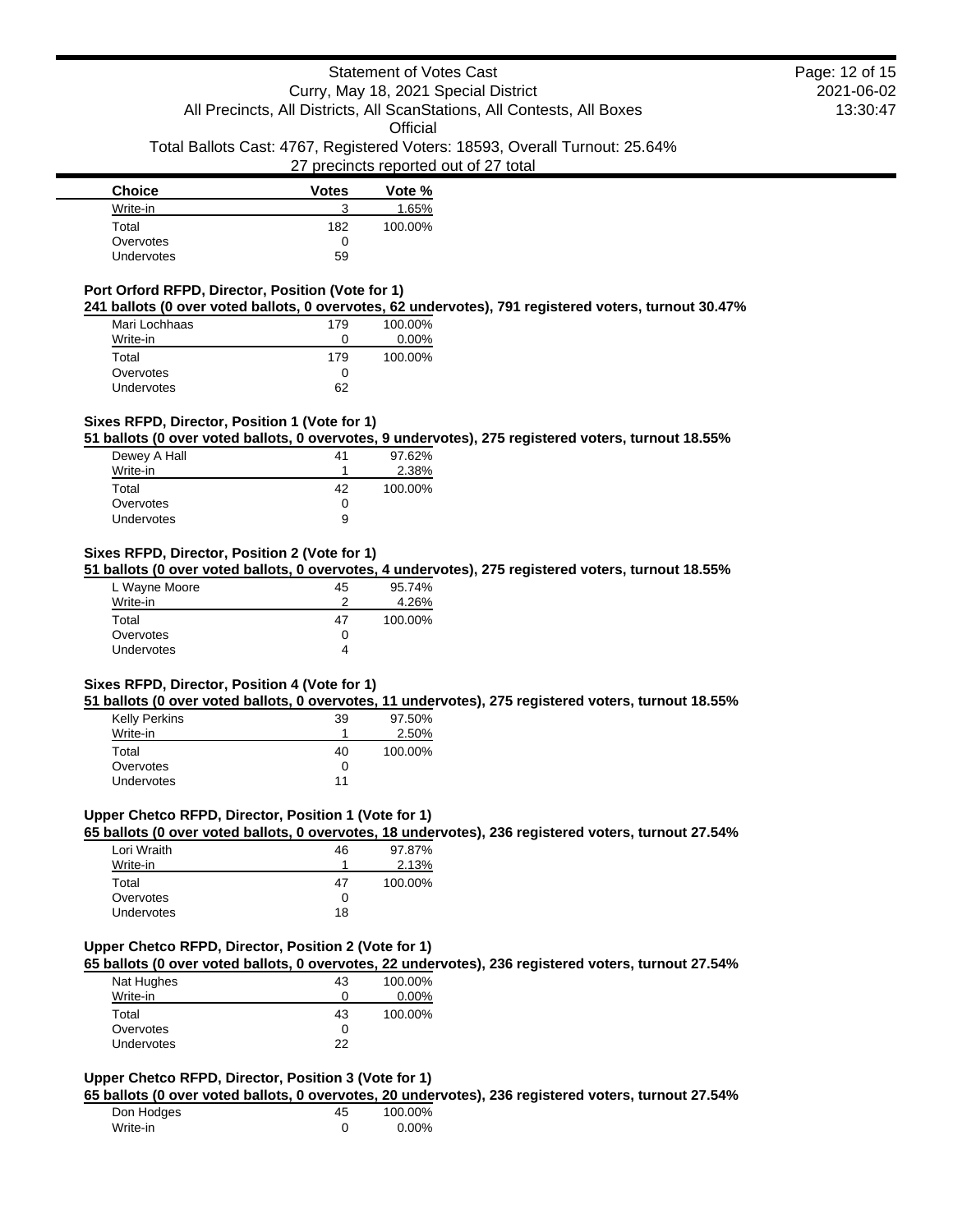**Official** 

Total Ballots Cast: 4767, Registered Voters: 18593, Overall Turnout: 25.64%

### 27 precincts reported out of 27 total

| <b>Choice</b>     | <b>Votes</b> | Vote %  |
|-------------------|--------------|---------|
| Total             | 45           | 100.00% |
| Overvotes         |              |         |
| <b>Undervotes</b> | 20           |         |

# **Upper Chetco RFPD, Director, Position 5 (Vote for 1)**

**65 ballots (0 over voted ballots, 0 overvotes, 20 undervotes), 236 registered voters, turnout 27.54%**

| Carol Erb  | 45  | 100.00%  |
|------------|-----|----------|
| Write-in   | 0   | $0.00\%$ |
| Total      | 45  | 100.00%  |
| Overvotes  | 0   |          |
| Undervotes | 20. |          |

### **Winchuck RFPD, Director, Position 3 (Vote for 1)**

**78 ballots (0 over voted ballots, 0 overvotes, 15 undervotes), 310 registered voters, turnout 25.16%**

| Angelique Ell     | 63 | 100.00%  |
|-------------------|----|----------|
| Write-in          | Ω  | $0.00\%$ |
| Total             | 63 | 100.00%  |
| Overvotes         | 0  |          |
| <b>Undervotes</b> | 15 |          |
|                   |    |          |

### **Winchuck RFPD, Director, Position 4 (Vote for 1)**

**78 ballots (0 over voted ballots, 0 overvotes, 16 undervotes), 310 registered voters, turnout 25.16%**

| <b>Brad Stepanek</b><br>Write-in | 62<br>0 | 100.00%<br>$0.00\%$ |
|----------------------------------|---------|---------------------|
|                                  |         |                     |
| Total                            | 62      | 100.00%             |
| Overvotes                        | 0       |                     |
| Undervotes                       | 16      |                     |

## **Winchuck RFPD, Director, Position 5 (Vote for 1)**

**78 ballots (0 over voted ballots, 0 overvotes, 9 undervotes), 310 registered voters, turnout 25.16%**

| Val Early         | 69 | 100.00%  |
|-------------------|----|----------|
| Write-in          | 0  | $0.00\%$ |
| Total             | 69 | 100.00%  |
| Overvotes         | 0  |          |
| <b>Undervotes</b> | 9  |          |

### **Langlois Water District, Commissioner, Position 3 (Vote for 1)**

**42 ballots (0 over voted ballots, 0 overvotes, 14 undervotes), 151 registered voters, turnout 27.81%**

| Marsha Swanson    | 27 | 96.43%  |
|-------------------|----|---------|
| Write-in          |    | 3.57%   |
| Total             | 28 | 100.00% |
| Overvotes         | 0  |         |
| <b>Undervotes</b> | 14 |         |

### **Langlois Water District, Commissioner, Position 4 (Vote for 1)**

**42 ballots (0 over voted ballots, 0 overvotes, 13 undervotes), 151 registered voters, turnout 27.81%**

| John Waller       | 29 | 100.00%  |
|-------------------|----|----------|
| Write-in          | Ω  | $0.00\%$ |
| Total             | 29 | 100.00%  |
| Overvotes         | Ω  |          |
| <b>Undervotes</b> | 13 |          |

### **Langlois Water District, Commissioner, Position 5 (Vote for 1)**

**42 ballots (0 over voted ballots, 0 overvotes, 9 undervotes), 151 registered voters, turnout 27.81%**

| Warren Hal Fitzgerald | 31 | 93.94% |
|-----------------------|----|--------|
| Write-in              |    | 6.06%  |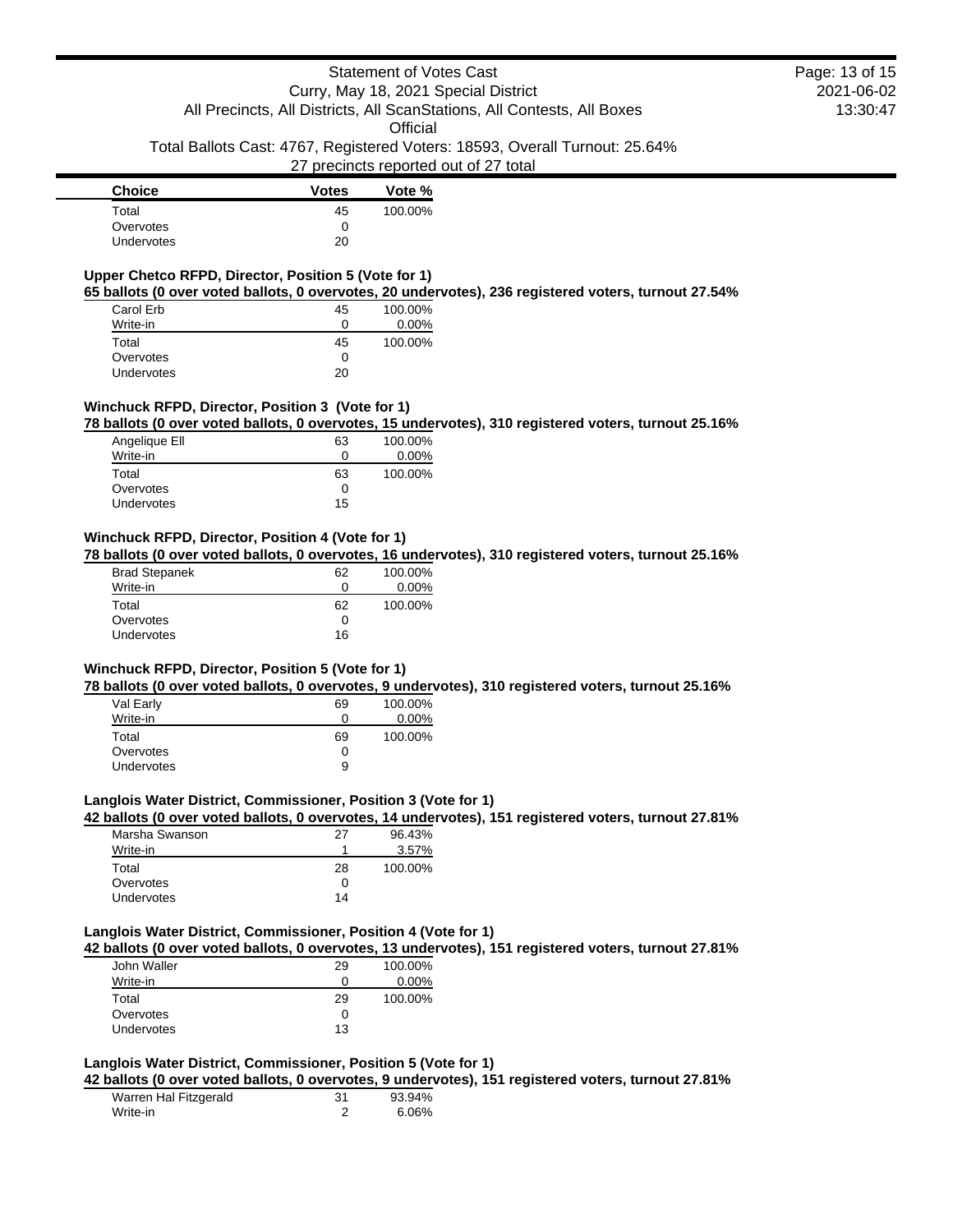Total Ballots Cast: 4767, Registered Voters: 18593, Overall Turnout: 25.64%

# 27 precincts reported out of 27 total

| <b>Choice</b>     | <b>Votes</b> | Vote %  |
|-------------------|--------------|---------|
| Total             | 33           | 100.00% |
| Overvotes         |              |         |
| <b>Undervotes</b> | 9            |         |

# **Nesika Beach-Ophir Water District, Commissioner, Position 3 (Vote for 1)**

**188 ballots (0 over voted ballots, 0 overvotes, 76 undervotes), 477 registered voters, turnout 39.41%**

| Steve Holtkamp    | 110 | 98.21%  |
|-------------------|-----|---------|
| Write-in          |     | 1.79%   |
| Total             | 112 | 100.00% |
| Overvotes         | O   |         |
| <b>Undervotes</b> | 76  |         |

### **Nesika Beach-Ophir Water District, Commissioner, Position 5 (Vote for 1)**

**188 ballots (0 over voted ballots, 0 overvotes, 157 undervotes), 477 registered voters, turnout 39.41%**

| Write-in          | 31  | 100.00% | James Martin 4 |
|-------------------|-----|---------|----------------|
| Total             | -31 | 100.00% | Misc. 27       |
| Overvotes         |     |         |                |
| <b>Undervotes</b> | 157 |         |                |

# **Camellia Park Sanitary District, Director, Position 3 (Vote for 1)**

**33 ballots (0 over voted ballots, 0 overvotes, 0 undervotes), 63 registered voters, turnout 52.38%**

| Terry Ihle      | 19 | 57.58%    |
|-----------------|----|-----------|
| Gary Livingston | 14 | $42.42\%$ |
| Write-in        | Ω  | $0.00\%$  |
| Total           | 33 | 100.00%   |
| Overvotes       | 0  |           |
| Undervotes      | O  |           |

# **Harbor Sanitary District, Director, Position 1 (Vote for 1)**

**498 ballots (0 over voted ballots, 0 overvotes, 170 undervotes), 2479 registered voters, turnout 20.09%**

| Gary Chapman | 324 | 98.78%  |
|--------------|-----|---------|
| Write-in     |     | 1.22%   |
| Total        | 328 | 100.00% |
| Overvotes    | 0   |         |
| Undervotes   | 170 |         |

#### **Harbor Sanitary District, Director, Position 3 (Vote for 1)**

**498 ballots (0 over voted ballots, 0 overvotes, 169 undervotes), 2479 registered voters, turnout 20.09%**

| Dex Fick          | 326 | 99.09%  |
|-------------------|-----|---------|
| Write-in          | З   | 0.91%   |
| Total             | 329 | 100.00% |
| Overvotes         | O   |         |
| <b>Undervotes</b> | 169 |         |

### **Wedderburn Sanitary District, Director, Position 1 (Vote for 1)**

**130 ballots (0 over voted ballots, 0 overvotes, 56 undervotes), 304 registered voters, turnout 42.76%**

| Joe Genre  | 74 | 100.00%  |
|------------|----|----------|
| Write-in   | 0  | $0.00\%$ |
| Total      | 74 | 100.00%  |
| Overvotes  | 0  |          |
| Undervotes | 56 |          |

# **Wedderburn Sanitary District, Director, Position 3 (Vote for 1)**

**130 ballots (0 over voted ballots, 0 overvotes, 57 undervotes), 304 registered voters, turnout 42.76%**

| Michael Brace | 98.63% |
|---------------|--------|
| Write-in      | 1.37%  |